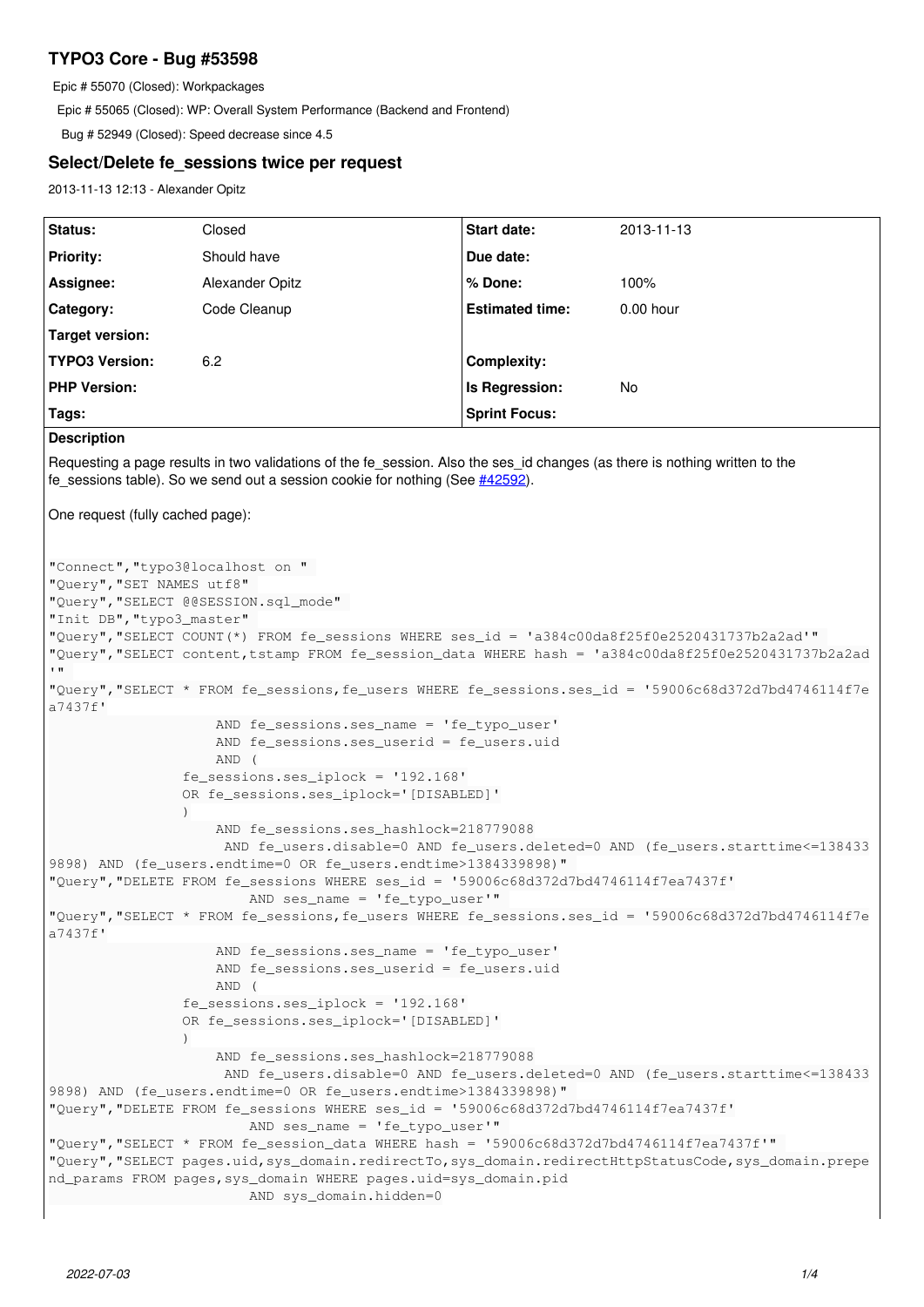```
                        AND (sys_domain.domainName='typo3-master.sphinx.lan.pluspol.info' OR sys_d
omain.domainName='typo3-master.sphinx.lan.pluspol.info/')  AND pages.deleted=0 AND pages.hidden=0 
AND pages.starttime<=1384339860 AND (pages.endtime=0 OR pages.endtime>1384339860)  AND NOT pages.t
3ver_state>0 AND pages.doktype<200 AND (pages.fe_group='' OR pages.fe_group IS NULL OR pages.fe_gr
oup='0' OR FIND_IN_SET('0',pages.fe_group) OR FIND_IN_SET('-1',pages.fe_group)) LIMIT 1" 
"Query","SELECT * FROM pages WHERE pid=0 AND pages.deleted=0 AND pages.hidden=0 AND pages.starttim
e<=1384339860 AND (pages.endtime=0 OR pages.endtime>1384339860)  AND NOT pages.t3ver_state>0 AND p
ages.doktype<200 AND (pages.fe_group='' OR pages.fe_group IS NULL OR pages.fe_group='0' OR FIND_IN
_SET('0',pages.fe_group) OR FIND_IN_SET('-1',pages.fe_group)) ORDER BY sorting LIMIT 1" 
"Query","SELECT * FROM pages WHERE uid=1 AND pages.deleted=0 AND pages.hidden=0 AND pages.starttim
e<=1384339860 AND (pages.endtime=0 OR pages.endtime>1384339860)  AND NOT pages.t3ver_state>0 AND p
ages.doktype<200 AND (pages.fe_group='' OR pages.fe_group IS NULL OR pages.fe_group='0' OR FIND_IN
_SET('0',pages.fe_group) OR FIND_IN_SET('-1',pages.fe_group))" 
"Query","SELECT content FROM cf_cache_rootline WHERE identifier = '1__0_0_0' AND cf_cache_rootline
.expires >= 1384339898 LIMIT 1" 
"Query","SELECT content FROM cf_cache_pagesection WHERE identifier = '1_222419149' AND cf_cache_pa
gesection.expires >= 1384339898 LIMIT 1" 
"Query","SELECT content FROM cf_cache_pages WHERE identifier = '7e7cf228cfa0c6c0892caf3f54dccaf7' 
AND cf_cache_pages.expires >= 1384339898 LIMIT 1" 
"Quit",
Second request (fully cached page):
"Connect","typo3@localhost on " 
"Query","SET NAMES utf8" 
"Query","SELECT @@SESSION.sql_mode" 
"Init DB","typo3_master" 
"Query","SELECT COUNT(*) FROM fe_sessions WHERE ses_id = '59006c68d372d7bd4746114f7ea7437f'" 
"Query","SELECT content,tstamp FROM fe_session_data WHERE hash = '59006c68d372d7bd4746114f7ea7437f
'" 
"Query","SELECT * FROM fe_sessions,fe_users WHERE fe_sessions.ses_id = '6415d190c31aa288c97d15d46b
540253'
                                          AND fe_sessions.ses_name = 'fe_typo_user'
                                          AND fe_sessions.ses_userid = fe_users.uid
                                          AND (
                                 fe_sessions.ses_iplock = '192.168'
                                 OR fe_sessions.ses_iplock='[DISABLED]'
\overline{\phantom{a}}                    AND fe_sessions.ses_hashlock=218779088
                                            AND fe_users.disable=0 AND fe_users.deleted=0 AND (fe_users.starttime<=138434
0298) AND (fe_users.endtime=0 OR fe_users.endtime>1384340298)" 
"Query","DELETE FROM fe_sessions WHERE ses_id = '6415d190c31aa288c97d15d46b540253'
                                                  AND ses_name = 'fe_typo_user'" 
"Query","SELECT * FROM fe_sessions,fe_users WHERE fe_sessions.ses_id = '6415d190c31aa288c97d15d46b
540253'
                                         AND fe_sessions.ses_name = 'fe_typo_user'
                                          AND fe_sessions.ses_userid = fe_users.uid
                                          AND (
                                 fe_sessions.ses_iplock = '192.168'
                                 OR fe_sessions.ses_iplock='[DISABLED]'
\overline{\phantom{a}}                    AND fe_sessions.ses_hashlock=218779088
                                           AND fe_users.disable=0 AND fe_users.deleted=0 AND (fe_users.starttime<=138434
0298) AND (fe_users.endtime=0 OR fe_users.endtime>1384340298)" 
"Query","DELETE FROM fe_sessions WHERE ses_id = '6415d190c31aa288c97d15d46b540253'
                                                  AND ses_name = 'fe_typo_user'" 
"Query","SELECT * FROM fe_session_data WHERE hash = '6415d190c31aa288c97d15d46b540253'" 
"Query","SELECT pages.uid,sys_domain.redirectTo,sys_domain.redirectHttpStatusCode,sys_domain.prepe
nd_params FROM pages,sys_domain WHERE pages.uid=sys_domain.pid
                                                  AND sys_domain.hidden=0
                                                  AND (sys_domain.domainName='typo3-master.sphinx.lan.pluspol.info' OR sys_d
omain.domainName='typo3-master.sphinx.lan.pluspol.info/')  AND pages.deleted=0 AND pages.hidden=0 
AND pages.starttime<=1384340280 AND (pages.endtime=0 OR pages.endtime>1384340280)  AND NOT pages.t
3ver_state>0 AND pages.doktype<200 AND (pages.fe_group='' OR pages.fe_group IS NULL OR pages.fe_gr
oup='0' OR FIND_IN_SET('0',pages.fe_group) OR FIND_IN_SET('-1',pages.fe_group)) LIMIT 1" 
"Query","SELECT * FROM pages WHERE pid=0 AND pages.deleted=0 AND pages.hidden=0 AND pages.starttim
```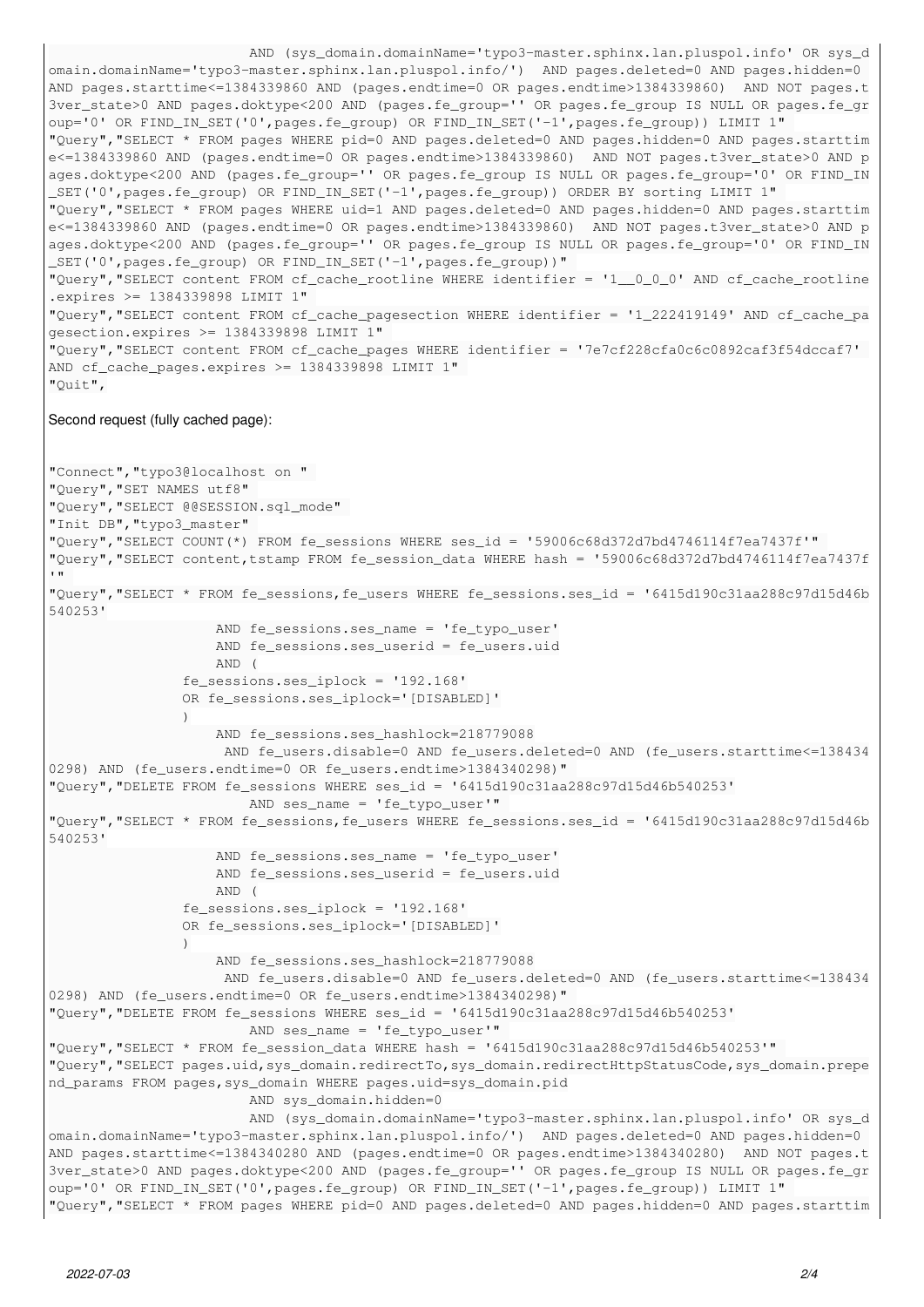e<=1384340280 AND (pages.endtime=0 OR pages.endtime>1384340280) AND NOT pages.t3ver\_state>0 AND p ages.doktype<200 AND (pages.fe\_group='' OR pages.fe\_group IS NULL OR pages.fe\_group='0' OR FIND\_IN \_SET('0',pages.fe\_group) OR FIND\_IN\_SET('-1',pages.fe\_group)) ORDER BY sorting LIMIT 1" "Query","SELECT \* FROM pages WHERE uid=1 AND pages.deleted=0 AND pages.hidden=0 AND pages.starttim e<=1384340280 AND (pages.endtime=0 OR pages.endtime>1384340280) AND NOT pages.t3ver\_state>0 AND p ages.doktype<200 AND (pages.fe\_group='' OR pages.fe\_group IS NULL OR pages.fe\_group='0' OR FIND\_IN \_SET('0',pages.fe\_group) OR FIND\_IN\_SET('-1',pages.fe\_group))" "Query","SELECT content FROM cf\_cache\_rootline WHERE identifier = '1\_\_0\_0\_0' AND cf\_cache\_rootline .expires >= 1384340298 LIMIT 1" "Query","SELECT content FROM cf\_cache\_pagesection WHERE identifier = '1\_222419149' AND cf\_cache\_pa gesection.expires >= 1384340298 LIMIT 1" "Query","SELECT content FROM cf\_cache\_pages WHERE identifier = '7e7cf228cfa0c6c0892caf3f54dccaf7' AND cf\_cache\_pages.expires >= 1384340298 LIMIT 1" "Quit", **Related issues:**

# Related to TYPO3 Core - Feature #42592: FE sessions (cookies) should only be ... **Closed 2012-11-01 Closed** Related to TYPO3 Core - Bug #16302: alt\_doc.php does BE session verification ... **Closed 2006-06-28** Related to TYPO3 Core - Feature #51731: Store sessions outside DB **Closed 2013-09-04** Related to TYPO3 Core - Bug #34964: FE Session record is never removed, even ... **Closed 2012-03-17** Related to TYPO3 Core - Bug #56348: Session randomly lost in eID **Closed 2014-02-26** Related to TYPO3 Core - Bug #57751: Felogin session not set **Closed 2014-04-08**

# **Associated revisions**

# **Revision 40aa8006 - 2014-01-14 10:46 - Alexander Opitz**

[BUGFIX] Prevent double loading of session data

At the moment we load the session data to verify authentication and again to verify session existence. This isn't necessary. Also removing the session deletion if we didn't find session data.

Resolves: #53598 Releases: 6.2 Change-Id: Ibc3c4ebc5c1bbca970374172f714bddcd37b539a Reviewed-on:<https://review.typo3.org/25510> Reviewed-by: Thorsten Kahler Tested-by: Thorsten Kahler Reviewed-by: Wouter Wolters Reviewed-by: Michiel Roos Tested-by: Michiel Roos Reviewed-by: Stefan Neufeind Tested-by: Stefan Neufeind Reviewed-by: Ernesto Baschny Tested-by: Ernesto Baschny

## **History**

## **#1 - 2013-11-13 13:27 - Alexander Opitz**

Hi Thorsten, can you assist on this issue? As you already digged into that code for th "Store sessions outside DB" feature.

#### **#2 - 2013-11-19 16:46 - Gerrit Code Review**

*- Status changed from New to Under Review*

Patch set 1 for branch **master** of project **Packages/TYPO3.CMS** has been pushed to the review server. It is available at <https://review.typo3.org/25510>

#### **#3 - 2013-11-19 17:08 - Alexander Opitz**

*- Category set to Code Cleanup*

*- Assignee set to Alexander Opitz*

# **#4 - 2013-11-19 17:24 - Gerrit Code Review**

Patch set 2 for branch **master** of project **Packages/TYPO3.CMS** has been pushed to the review server. It is available at <https://review.typo3.org/25510>

#### **#5 - 2013-11-19 18:03 - Gerrit Code Review**